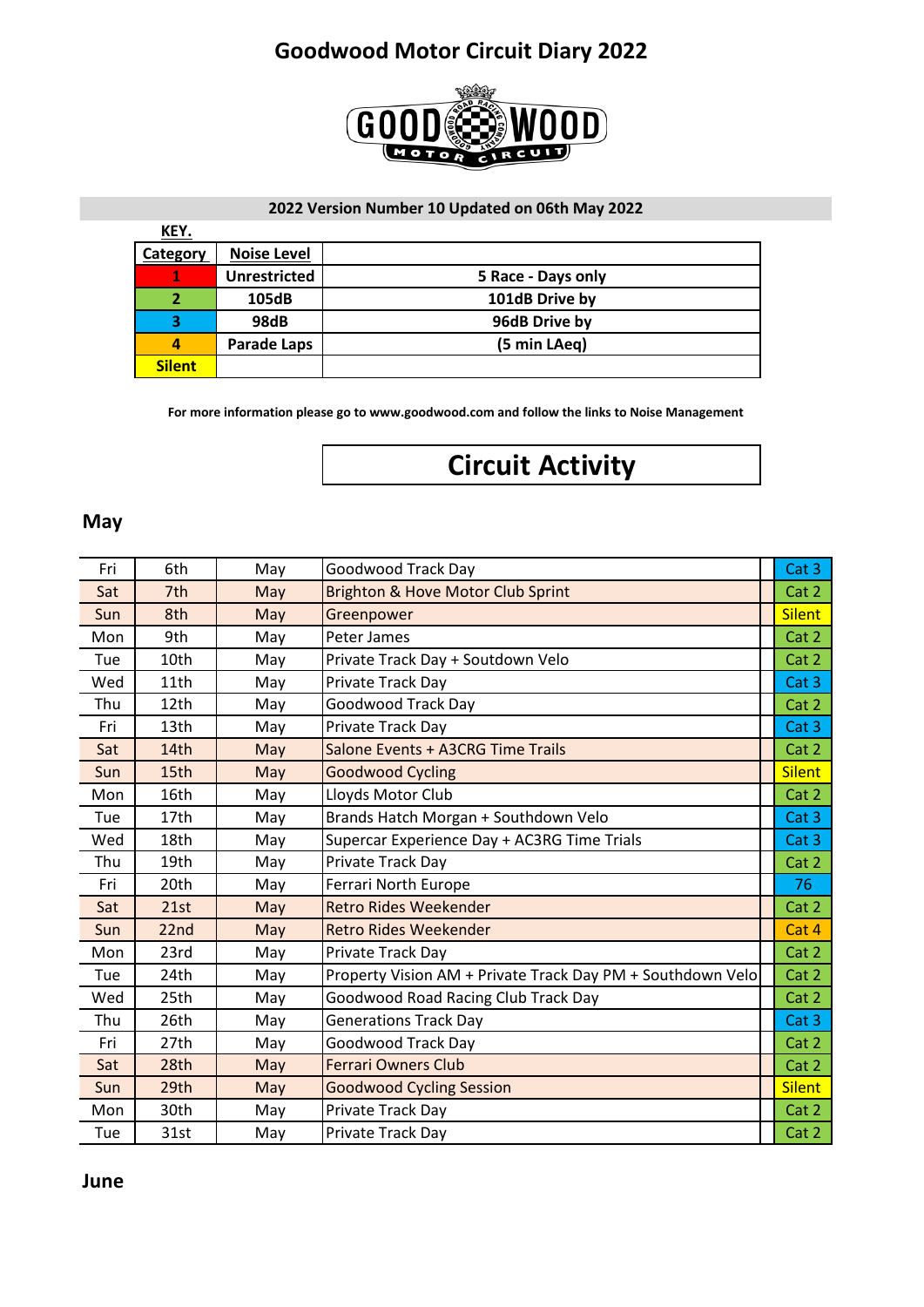| Wed | 1st  | June | Goodwood Road Racing Club Track Day + AC3RG Time Trials | Cat 2              |
|-----|------|------|---------------------------------------------------------|--------------------|
| Thu | 2nd  | June | <b>Classics on Track</b>                                | Cat 2              |
| Fri | 3rd  | June | <b>Private Track Day</b>                                | Cat 3              |
| Sat | 4th  | June | <b>Private Track Day</b>                                | Cat 3              |
| Sun | 5th  | June | Goodwood Breakfast Club - Britannia Sunday              | Cat 4              |
| Mon | 6th  | June | Private Track Day                                       | Cat 3              |
| Tue | 7th  | June | Private Track Day + Southdown Velo                      | Cat 3              |
| Wed | 8th  | June | OpenTrack                                               | Cat 3              |
| Thu | 9th  | June | Private Track Day                                       | Cat 2              |
| Fri | 10th | June | <b>Goodwood Track Day</b>                               | Cat 2              |
| Sat | 11th | June | <b>Classic Alfa</b>                                     | Cat 3              |
| Sun | 12th | June | <b>Goodwood Cycling</b>                                 | <b>Silent</b>      |
| Mon | 13th | June | GoldTrack                                               | Cat 2              |
| Tue | 14th | June | Private Track Day + Southdown Velo                      | Cat 2              |
| Wed | 15th | June | <b>A3CRG Time Trials Evening</b>                        | <b>Silent</b>      |
| Thu | 16th | June | <b>Mission Motorsport</b>                               | Cat 2              |
| Fri | 17th | June | <b>Performance Track</b>                                | Cat 3 <sub>1</sub> |
| Sat | 18th | June | <b>Players Classic</b>                                  | Cat 2              |
| Sun | 19th | June | <b>Players Classic</b>                                  | Cat 4              |
| Mon | 20th | June | RMA Track Day                                           | Cat 2              |
| Tue | 21st | June | CKL Developments + Southdown Velo                       | Cat 2              |
| Wed | 22nd | June | Private Track Day                                       | Cat 3              |
| Thu | 23rd | June | Private Track Day                                       | Cat 2              |
| Fri | 24th | June | Private Track Day                                       | Cat 2              |
| Sat | 25th | June | <b>Private Track Day</b>                                | Cat 2              |
| Sun | 26th | June | <b>Private Track Day</b>                                | Cat 2              |
| Mon | 27th | June | Private Track Day                                       | Cat 2              |
| Tue | 28th | June | Goodwood Revival Racing Experience + Southdown Velo     | Cat 3              |
| Wed | 29th | June | Supercar Experience Day                                 | Cat 3 <sub>1</sub> |
| Thu | 30th | June | Private Track Day + Racing Club Ravenna Evening         | Cat 3              |

### **July**

| Fri | 1st              | July | Oliver J Bowen + Tour Of Sussex                       | Cat 2         |  |
|-----|------------------|------|-------------------------------------------------------|---------------|--|
| Sat | 2 <sub>nd</sub>  | July | Goodwood Road Racing Club + A3CRG Time Trials         | Cat 2         |  |
| Sun | 3rd              | July | <b>Run Through</b>                                    | <b>Silent</b> |  |
| Mon | 4th              | July | Porsche Club GB                                       | Cat 2         |  |
| Tue | 5th              | July | Private Track Day + Southdown Velo                    | Cat 3         |  |
| Wed | 6th              | July | Private Track Day                                     | Cat 2         |  |
| Thu | 7th              | July | Racing Club Ravenna Evening                           | <b>Silent</b> |  |
| Fri | 8th              | July | Performance Track                                     | Cat 3         |  |
| Sat | 9th              | July | <b>Flatsix</b>                                        | Cat 2         |  |
| Sun | 10th             | July | Greenpower                                            | <b>Silent</b> |  |
| Mon | 11th             | July | Michael Rendall                                       | Cat 2         |  |
| Tue | 12th             | July | Private Track Day + Southdown Velo                    | Cat 2         |  |
| Wed | 13th             | July | Fiskens Trackday                                      | Cat 2         |  |
| Thu | 14th             | July | Private Track Day + Racing Club Ravenna               | Cat 3         |  |
| Fri | 15th             | July | Goodwood Road Racing Club Track Day                   | Cat 2         |  |
| Sat | 16th             | July | Salone Events + A3CRG Time Trials                     | <b>Silent</b> |  |
| Sun | 17 <sub>th</sub> | July | <b>GRRC Breakfast Club / Young Drivers Graduation</b> | Cat 4         |  |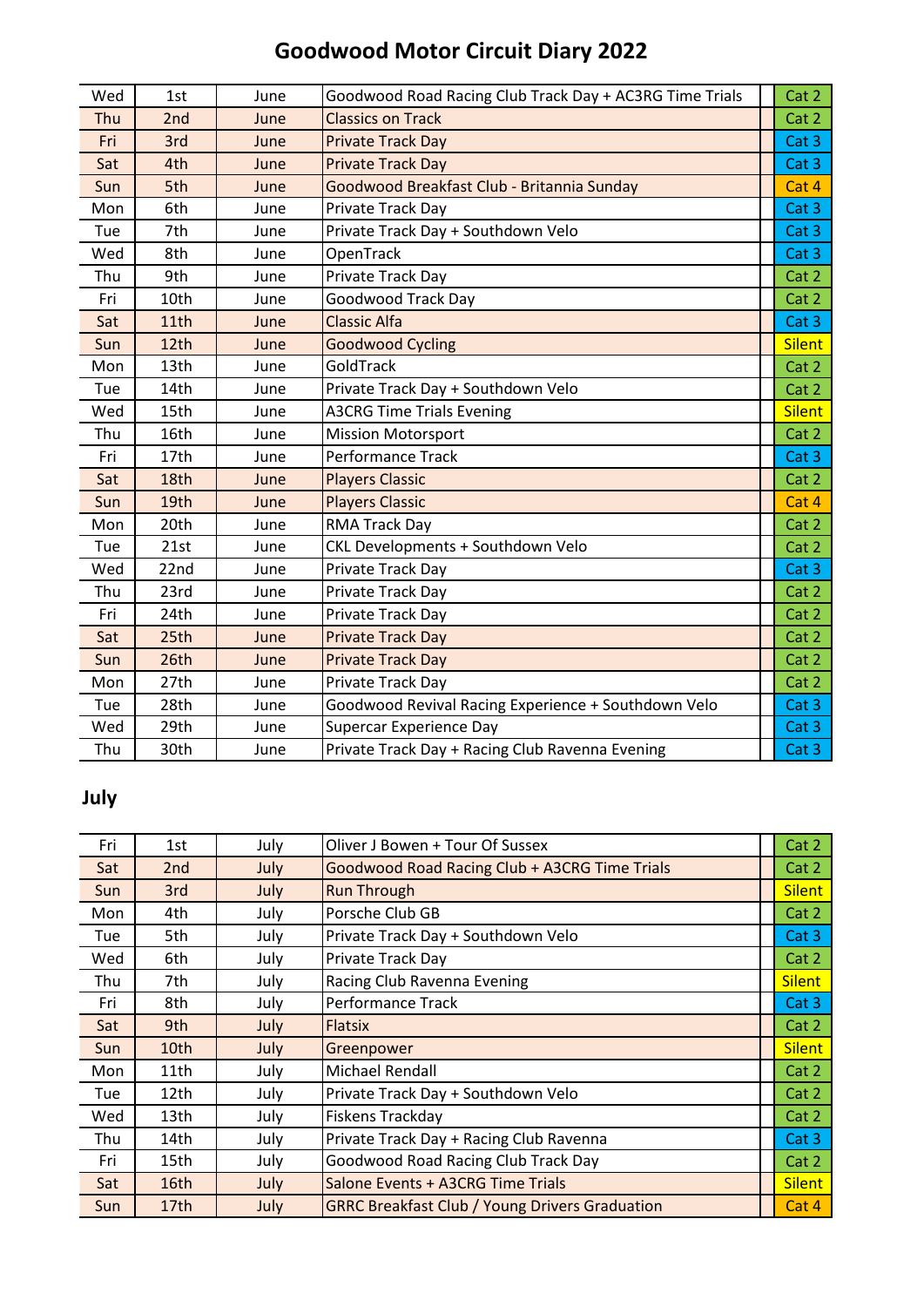| Mon        | 18th | July | Devision M Motorsport                                           | Cat 2         |
|------------|------|------|-----------------------------------------------------------------|---------------|
| Tue        | 19th | July | Private Track Day                                               | Cat 2         |
| Wed        | 20th | July | <b>Private Track Day</b>                                        | Cat 3         |
| Thu        | 21st | July | Romans International                                            | Cat 2         |
| Fri        | 22nd | July | The Children's Trust Supercar Event                             | Cat 2         |
| Sat        | 23rd | July | The Children's Trust Supercar Event                             | Cat 2         |
| Sun        | 24th | July | Goodwood Breakfast Club - Classic Car Sunday                    | Cat 4         |
| Mon        | 25th | July | OpenTrack                                                       | Cat 3         |
| Tue        | 26th | July | <b>EMM London</b>                                               | Cat 2         |
| Wed        | 27th | July | Private Track Day AM + Private Track Day PM + AC3RG Time Trials | Cat 2         |
| Thu        | 28th | July | Private Track Day AM & Hillman IMP Club PM                      | Cat 2         |
| Fri        | 29th | July | Dimentia Support                                                | Cat 2         |
| Sat        | 30th | July | <b>Peter Saywell</b>                                            | Cat 2         |
| <b>Sun</b> | 31st | July | 255 Triathlon                                                   | <b>Silent</b> |

#### **August**

| Mon | 1st  | August | Sports Purpose Track Day                         | Cat 2         |
|-----|------|--------|--------------------------------------------------|---------------|
| Tue | 2nd  | August | <b>Supercar Experience Day</b>                   | Cat 3         |
| Wed | 3rd  | August | Greystone GT                                     | Cat 2         |
| Thu | 4th  | August | Howden Specialty 24 Hour Cyling Event            | <b>Silent</b> |
| Fri | 5th  | August | Howden Specialty 24 Hour Cyling Event            | <b>Silent</b> |
| Sat | 6th  | August | Eroica Britinnia                                 | <b>Silent</b> |
| Sun | 7th  | August | Eroica Britinnia                                 | <b>Silent</b> |
| Mon | 8th  | August | <b>Nothing Booked</b>                            | <b>Silent</b> |
| Tue | 9th  | August | Want2Race                                        | Cat 2         |
| Wed | 10th | August | Revival Racing Experience + A3CRG Time Trials    | Cat 3         |
| Thu | 11th | August | <b>Classic Car Tours</b>                         | Cat 2         |
| Fri | 12th | August | Performance Track                                | Cat 3         |
| Sat | 13th | August | Brighton & Hove Motor Club Sprint                | Cat 2         |
| Sun | 14th | August | <b>Goodwood Cycling</b>                          | <b>Silent</b> |
| Mon | 15th | August | James Thorpe                                     | Cat 2         |
| Tue | 16th | August | <b>Nothing Booked</b>                            | <b>Silent</b> |
| Wed | 17th | August | RMA Track Day                                    | Cat 2         |
| Thu | 18th | August | Porsche Club GB                                  | Cat 2         |
| Fri | 19th | August | Goodwood Track Day                               | Cat 3         |
| Sat | 20th | August | <b>Salone Events</b>                             | Cat 2         |
| Sun | 21st | August | <b>Young Driver Graduation</b>                   | <b>Silent</b> |
| Mon | 22nd | August | Peter Hayes                                      | Cat 2         |
| Tue | 23rd | August | <b>CKL Developments</b>                          | Cat 2         |
| Wed | 24th | August | Goodwood Revival Meeting Offical Test Day        | Cat 2         |
| Thu | 25th | August | <b>Goodwood Track Day</b>                        | Cat 2         |
| Fri | 26th | August | Private Track Day                                | Cat 3         |
| Sat | 27th | August | <b>Lancia Motor Club</b>                         | Cat 3         |
| Sun | 28th | August | MINI's @ Goodwood                                | Cat 4         |
| Mon | 29th | August | <b>Goodwood Road Racing Club Track Day</b>       | Cat 2         |
| Tue | 30th | August | Goodwood Revival Meeting Offical Test Day        | Cat 2         |
| Wed | 31st | August | <b>Goodwood Revival Meeting Offical Test Day</b> | Cat 2         |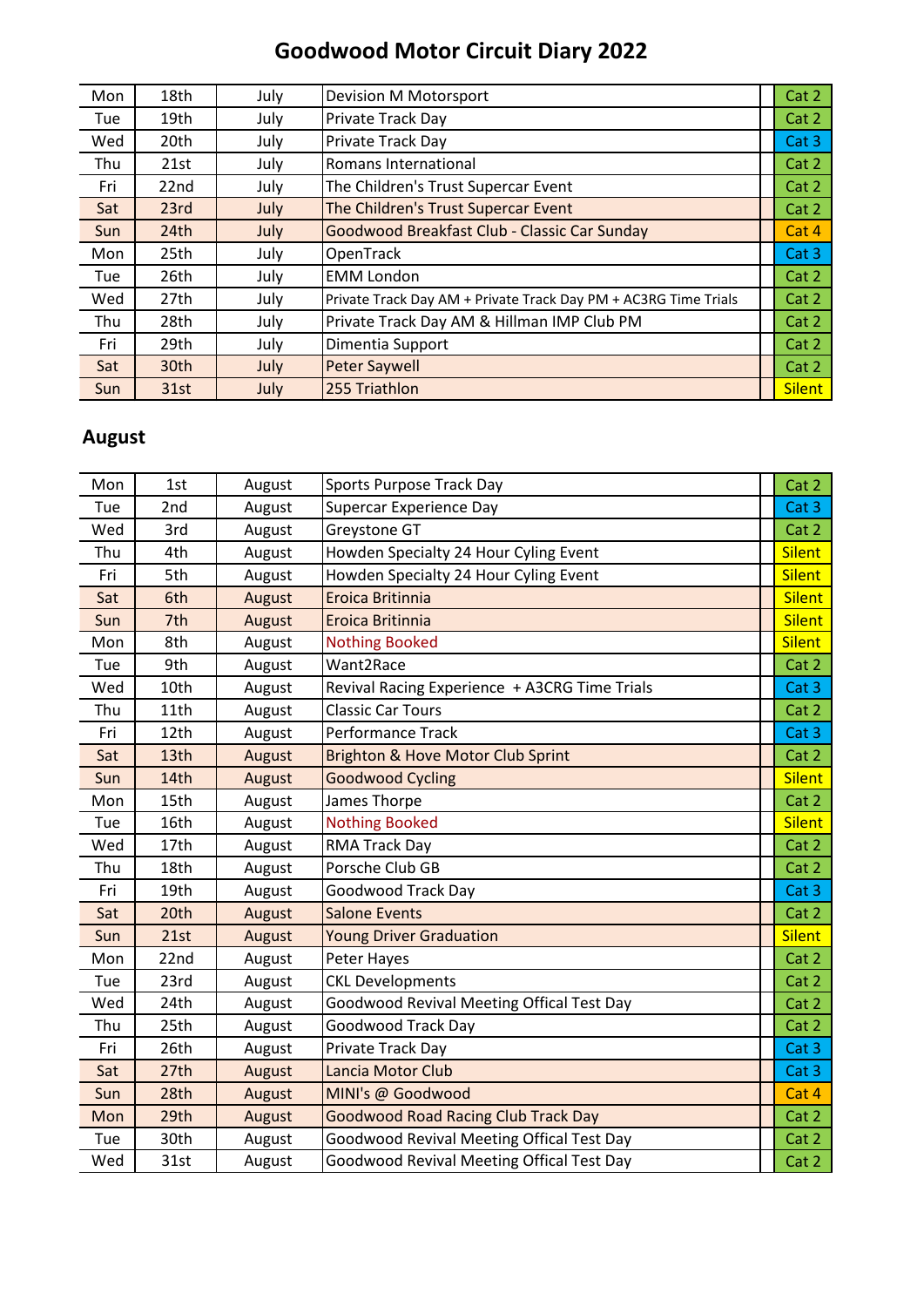### **September**

| Thu | 1st  | September | Private Track Day                           | Cat 2         |
|-----|------|-----------|---------------------------------------------|---------------|
| Fri | 2nd  | September | <b>Nothing Booked</b>                       | <b>Silent</b> |
| Sat | 3rd  | September | <b>Salone Events</b>                        | Cat 2         |
| Sun | 4th  | September | <b>Goodwood Cycling</b>                     | <b>Silent</b> |
| Mon | 5th  | September | Goodwood Revival Meeting Offical Test Day   | Cat 2         |
| Tue | 6th  | September | Peter James                                 | Cat 2         |
| Wed | 7th  | September | Private Track Day                           | Cat 2         |
| Thu | 8th  | September | Private Track Day                           | Cat 2         |
| Fri | 9th  | September | Private Track Day                           | Cat 3         |
| Sat | 10th | September | <b>AC Owners Club Sprint</b>                | Cat 3         |
| Sun | 11th | September | Goodwood Revival Build Up - Circuit Closed  | <b>Silent</b> |
| Mon | 12th | September | Goodwood Revival Build Up - Circuit Closed  | <b>Silent</b> |
| Tue | 13th | September | Goodwood Revival Build Up - Circuit Closed  | <b>Silent</b> |
| Wed | 14th | September | Goodwood Revival Build Up - Circuit Closed  | <b>Silent</b> |
| Thu | 15th | September | Goodwood Revival Build Up - Circuit Closed  | <b>Silent</b> |
| Fri | 16th | September | <b>Goodwood Revial Meeting</b>              | Cat 1         |
| Sat | 17th | September | <b>Goodwood Revial Meeting</b>              | Cat 1         |
| Sun | 18th | September | <b>Goodwood Revial Meeting</b>              | Cat 1         |
| Mon | 19th | September | Goodwood Revival Breakdown - Circuit Closed | <b>Silent</b> |
| Tue | 20th | September | Goodwood Revival Breakdown - Circuit Closed | <b>Silent</b> |
| Wed | 21st | September | Goodwood Revival Breakdown - Circuit Closed | <b>Silent</b> |
| Thu | 22nd | September | <b>Nothing Booked</b>                       | <b>Silent</b> |
| Fri | 23rd | September | Private Track Day                           | Cat 3         |
| Sat | 24th | September | <b>Goodwood Track Day</b>                   | Cat 3         |
| Sun | 25th | September | <b>Run Through</b>                          | <b>Silent</b> |
| Mon | 26th | September | Duke of London                              | Cat 2         |
| Tue | 27th | September | Performance Track                           | Cat 3         |
| Wed | 28th | September | Goodwood Road Racing Club Track Day         | Cat 2         |
| Thu | 29th | September | Private Track Day                           | Cat 3         |
| Fri | 30th | September | <b>Goodwood Track Day</b>                   | Cat 2         |

#### **October**

| Sat        | 1st              | October | <b>Tunbridge Wells Motor Club Sprint</b>         | Cat 2         |
|------------|------------------|---------|--------------------------------------------------|---------------|
| Sun        | 2nd              | October | Goodwood Breakfast Club - Everything but the Car | Cat 4         |
| Mon        | 3rd              | October | Private Track Day                                | Cat 2         |
| Tue        | 4th              | October | Supercar Experience Day                          | Cat 3         |
| Wed        | 5th              | October | Private Track Day                                | Cat 2         |
| Thu        | 6th              | October | Private Track Day                                | Cat 3         |
| Fri        | 7th              | October | <b>Goodwood Reival Racing Experience</b>         | Cat 3         |
| Sat        | 8th              | October | Porsche Club GB                                  | Cat 2         |
| <b>Sun</b> | 9th              | October | Greenpower                                       | <b>Silent</b> |
| Mon        | 10th             | October | OpenTrack                                        | Cat 3         |
| Tue        | 11th             | October | Private Track Day                                | Cat 3         |
| Wed        | 12th             | October | Supercar Experience Day                          | Cat 3         |
| Thu        | 13 <sub>th</sub> | October | Goodwood Track Day                               | Cat 2         |
| Fri        | 14th             | October | <b>Performance Track</b>                         | Cat 3         |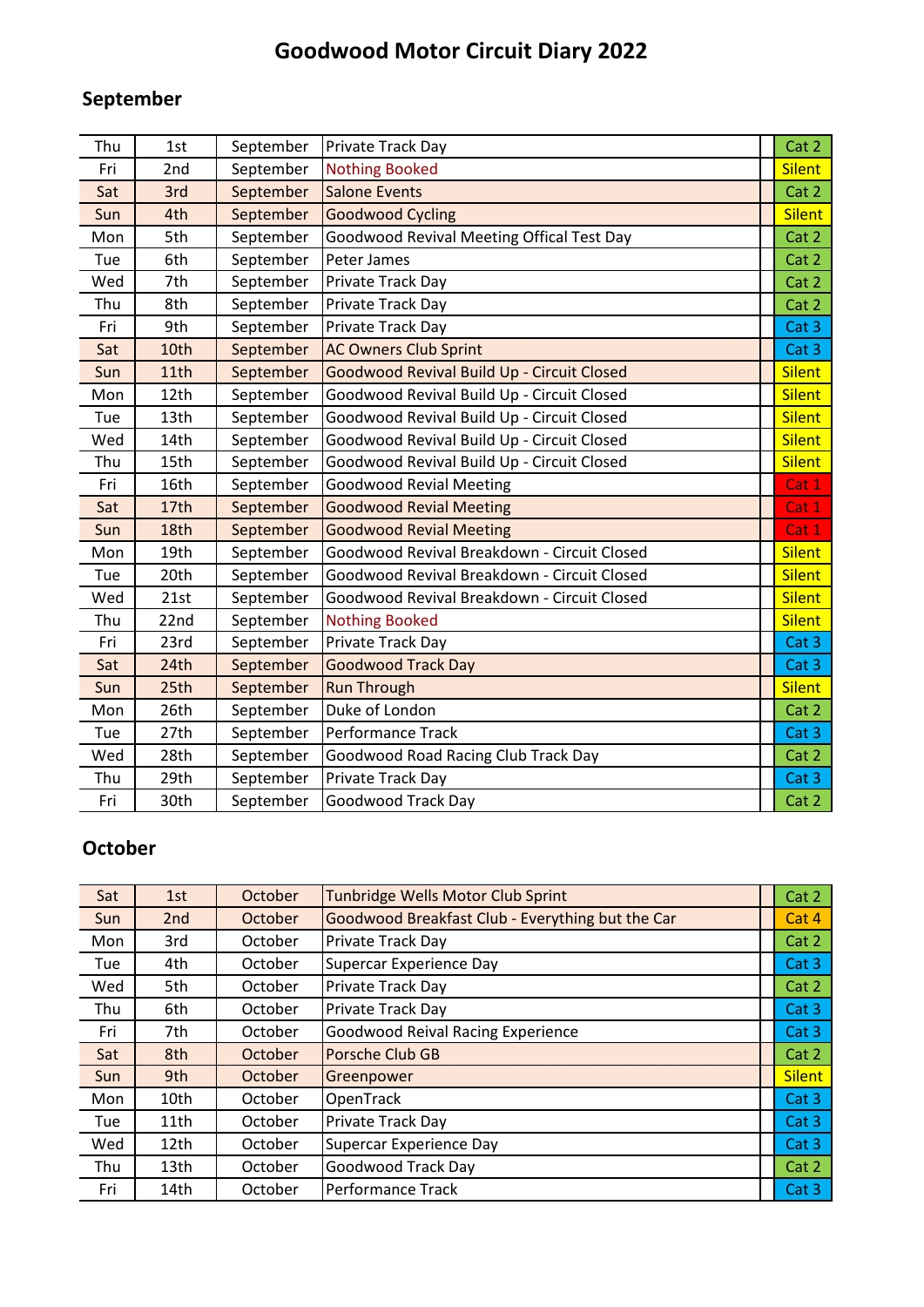| Sat | 15th             | October | <b>Goodwood Road Racing Club Track Day</b> | Cat 2         |
|-----|------------------|---------|--------------------------------------------|---------------|
| Sun | 16th             | October | <b>GRRC Autosolo</b>                       | Cat 4         |
| Mon | 17th             | October | Delta Racing                               | Cat 2         |
| Tue | 18th             | October | <b>Nothing Booked</b>                      | <b>Silent</b> |
| Wed | 19th             | October | <b>Nothing Booked</b>                      | <b>Silent</b> |
| Thu | 20th             | October | Ferrari North Europe                       | Cat 3         |
| Fri | 21st             | October | <b>Ferrari North Europe</b>                | Cat 3         |
| Sat | 22nd             | October | <b>Peter Saywell</b>                       | Cat 2         |
| Sun | 23rd             | October | <b>Goodwood Cycling</b>                    | <b>Silent</b> |
| Mon | 24th             | October | MG's on Track                              | Cat 3         |
| Tue | 25th             | October | <b>Nothing Booked</b>                      | <b>Silent</b> |
| Wed | 26th             | October | <b>Nothing Booked</b>                      | <b>Silent</b> |
| Thu | 27th             | October | Goodwood Track Day                         | Cat 3         |
| Fri | 28th             | October | Private Track Day                          | Cat 3         |
| Sat | 29 <sub>th</sub> | October | <b>Nothing Booked</b>                      | <b>Silent</b> |
| Sun | 30th             | October | <b>Nothing Booked</b>                      | <b>Silent</b> |
| Mon | 31st             | October | <b>Nothing Booked</b>                      | <b>Silent</b> |

#### **November**

| Tue | 1st  | November | <b>Clive Shaw Trucking Experience</b>      | Cat 3              |
|-----|------|----------|--------------------------------------------|--------------------|
| Wed | 2nd  | November | <b>Clive Shaw Trucking Experience</b>      | Cat 3 <sub>1</sub> |
| Thu | 3rd  | November | Porsche Club GB                            | Cat 2              |
| Fri | 4th  | November | Private Track Day                          | Cat 3              |
| Sat | 5th  | November | <b>GoldTrack</b>                           | Cat 3              |
| Sun | 6th  | November | Goodwood Breakfast Club - Vee Power Sunday | Cat 4              |
| Mon | 7th  | November | <b>Nothing Booked</b>                      | <b>Silent</b>      |
| Tue | 8th  | November | <b>Nothing Booked</b>                      | <b>Silent</b>      |
| Wed | 9th  | November | Supercar Experience Day                    | Cat 3              |
| Thu | 10th | November | <b>Nothing Booked</b>                      | <b>Silent</b>      |
| Fri | 11th | November | Goodwood Track Day                         | Cat 3              |
| Sat | 12th | November | <b>Performance Track</b>                   | Cat 3              |
| Sun | 13th | November | <b>Nothing Booked</b>                      | <b>Silent</b>      |
| Mon | 14th | November | <b>Nothing Booked</b>                      | <b>Silent</b>      |
| Tue | 15th | November | <b>Nothing Booked</b>                      | <b>Silent</b>      |
| Wed | 16th | November | <b>Nothing Booked</b>                      | <b>Silent</b>      |
| Thu | 17th | November | Private Track Day                          | Cat 3              |
| Fri | 18th | November | <b>Nothing Booked</b>                      | <b>Silent</b>      |
| Sat | 19th | November | <b>Goodwood Track Day</b>                  | Cat 2              |
| Sun | 20th | November | <b>Young Driver Graduation</b>             | <b>Silent</b>      |
| Mon | 21st | November | <b>Nothing Booked</b>                      | <b>Silent</b>      |
| Tue | 22nd | November | <b>Nothing Booked</b>                      | <b>Silent</b>      |
| Wed | 23rd | November | <b>Nothing Booked</b>                      | <b>Silent</b>      |
| Thu | 24th | November | <b>Goodwood Marshals Club</b>              | Cat 3              |
| Fri | 25th | November | <b>Goodwood Marshals Club</b>              | Cat 2              |
| Sat | 26th | November | <b>Goodwood Track Day</b>                  | Cat 3              |
| Sun | 27th | November | <b>Goodwood Cycling</b>                    | <b>Silent</b>      |
| Mon | 28th | November | <b>Nothing Booked</b>                      | <b>Silent</b>      |
| Tue | 29th | November | <b>Nothing Booked</b>                      | <b>Silent</b>      |
| Wed | 30th | November | <b>Nothing Booked</b>                      | <b>Silent</b>      |